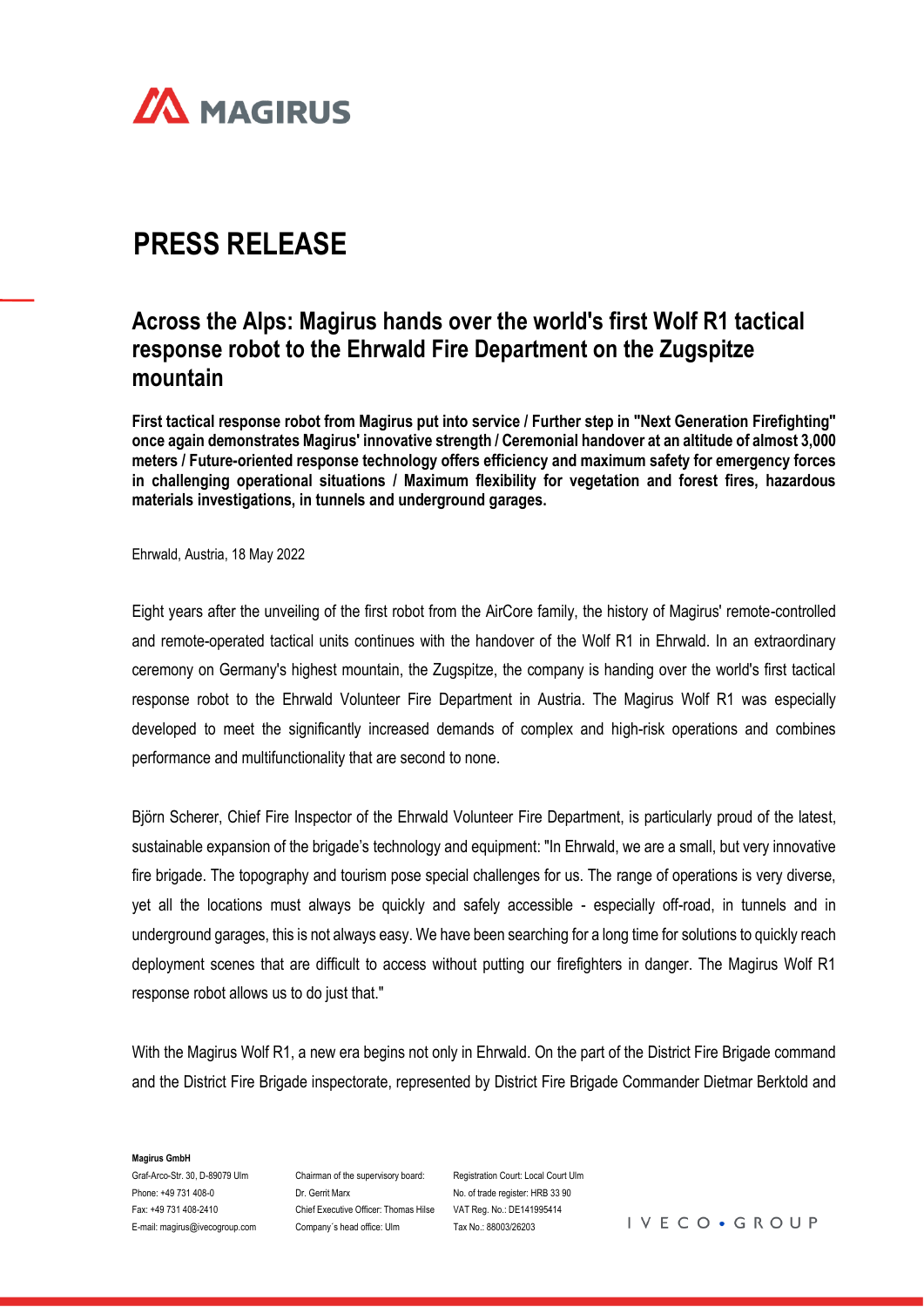

District Fire Brigade Inspector Konrad Müller, a clear commitment was made to innovative, effective and, above all, protective and supportive equipment for the emergency services. The tactical response robot allows firefighters to remain outside the danger zone in the event of intense heat, danger of collapse, hazardous material investigations or poor visibility, while the robot is in action right there with full precision. Specialized camera systems including thermal imaging enable all-round visibility and robust data transmission ensure that the incident command is always supplied with real-time images and videos, while the all-electric crawler drive with 1,050 Nm of torque allows the Wolf R1 to move purposefully and act flexibly on the most difficult surfaces. The attached subframe developed for Ehrwald enables the most flexible mounting options for diverse firefighting equipment.

Thomas Hilse, Magirus CEO, backs this up by saying: "Being able to hand over the first Magirus Wolf R1 on the Zugspitze is truly exceptional. Within special applications, robotic and networked solutions are developing rapidly and offer far-reaching advantages in the field. As a tactical operational robot, the Wolf R1 brings safety and efficiency, but also precision, flexibility and tremendous performance." The Magirus Wolf R1 was developed together with its partner Alpha Robotics Deutschland GmbH and has already been extensively tested and used in practice by fire brigades in Lower Saxony. According to Thomas Hilse, the handover is a further step in "Next Generation Firefighting", which is already available to emergency services today and clearly demonstrates Magirus' innovative strength in this field.

The performance of the Wolf R1, particularly useful for high-risk firefighting, reconnaissance, and security tasks; was demonstrated by Christian Reisl, Managing Director of Magirus Lohr, together with the emergency personnel to those present at the Zugspitze Resort site. The Wolf R1 demonstrated the impressive pulling power of the winch of up to 4 tons during a simulated fire of a passenger car during a refuelling operation. The guests could convince themselves of the all-terrain mobility and the extinguishing performance of the monitor with up to 2,500 l/min at 7 bar and throwing distances of up to 65 meters as well as the intuitive and flexible control from a safe distance during the handling of the damage situation "solid fuel fire with danger of spreading to the nearby forest". "The deployment possibilities especially in connection with the mobile tactical deployment network Magirus TacticNet with drone support and networking with the respective operation command unfold an unprecedented potential. This opens up a completely new level of safety and maximum transparency for both the forces deployed and the operations command, because the future is now," summarized Christian Reisl.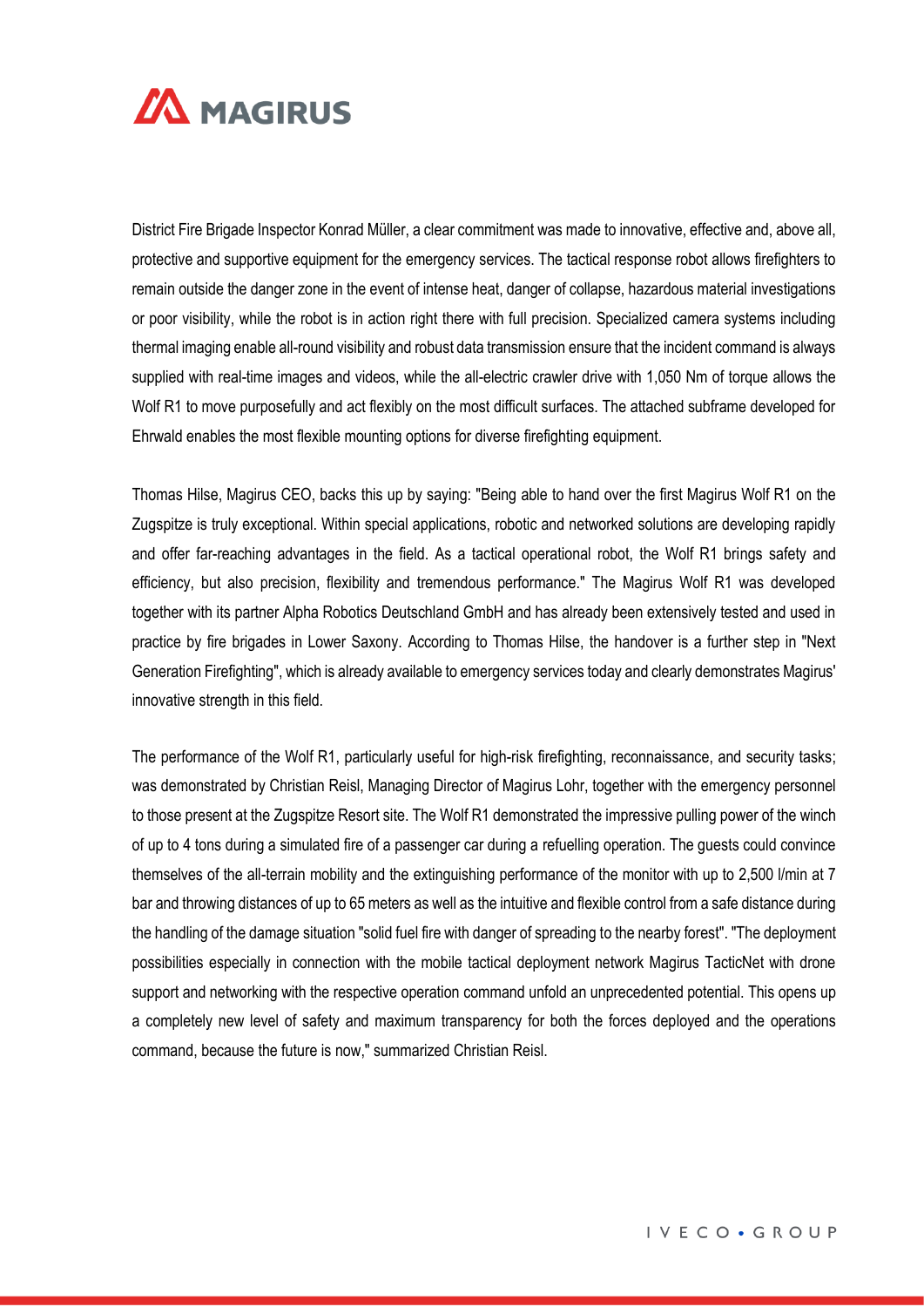

After the blessing as well as the honours and appointments in the context of the Celebration of St. Florian, the official part was locked with a photo on the terrace of the Zugspitze Restaurant with emperor weather and imposing panorama.

### **Captions (Copyright Magirus):**

| Image 1: | Handover of the 1st Magirus Wolf R1 at Zugspitze                                                  |
|----------|---------------------------------------------------------------------------------------------------|
| Image 2: | T. Hilse, CEO Magirus, and B. Scherer, HBI FD Ehrwald, in front of the Magirus Wolf R1 (f.l.t.r.) |
| Image 3: | Magirus Wolf R1 Nr. 0001                                                                          |
| Image 4: | Transport of the Magirus Wolf R1 with the Tyrolean Zugspitze Cable Railway                        |
| Image 5: | HBI Scherer with the Magirus Wolf R1 at the firefighter celebration 2022                          |
| Image 6: | Ride of the Magirus Wolf R1 with the elevator to the Zugspitze observation deck                   |
| Image 7: | Gondola ride of the Magirus Wolf R1 to the Zugspitze                                              |
| Image 8: | 1st Magirus Wolf R1 for the Volunteer Fire Department Ehrwald                                     |
| Image 9: | Demonstration Magirus Wolfs in front of the Zugspitze Resort                                      |
|          |                                                                                                   |

#### **Magirus**

*Passion and precision, high-tech and craftsmanship. Since 1864 Magirus has stood for the combination of innovation and tradition - in the sense of firefighters around the world. With a comprehensive range of modern and most reliable firefighting vehicles, turntable ladders, rescue and logistics vehicles, special solutions, pumps and portable pumps Magirus is one of the largest and most technologically leading providers of firefighting and disaster control technology worldwide.*

*Magirus is a brand of Iveco Group, a global automotive leader active in the Commercial & Specialty Vehicles, Powertrain, and related Financial Services arenas.*

*For further information about Magirus*: [www.magirusgroup.com](http://www.magirusgroup.com/)